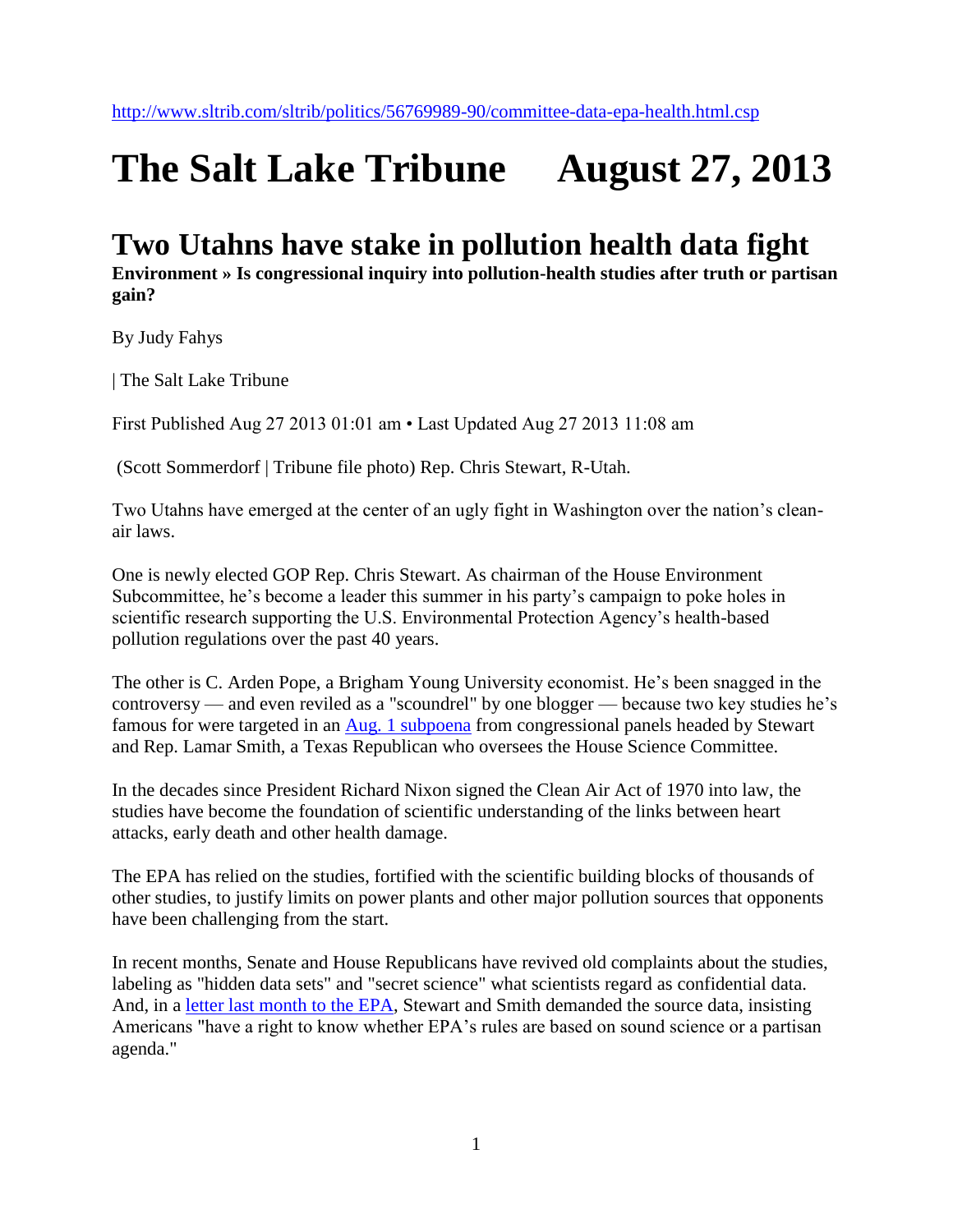The EPA forwarded the committee's request to Pope, who restated why he cannot give the lawmakers the private data — containing patient records for hundreds of thousands of study volunteers — they've demanded.

"We will be as responsive as we can be without violating the confidentiality agreements," Pope said in an interview.

On Aug. 19, the EPA delivered its response to the subpoena, [which Democrats had opposed.](http://www.scribd.com/doc/158542028/Eddie-Bernice-Johnson-s-Letter-to-Lamar-Smith)

"We are now in the process of reviewing the documents they have provided," said Stewart in an email statement to The Salt Lake Tribune. "Hopefully, they will respect the rights of the American people for a transparent government."

—

Seminal studies » The data the lawmakers want were created around 30 years ago for what are commonly called the Harvard Six Cities study (1993) and American Cancer Society study (1995). But, to use the information, Pope's team, like all researchers, had to agree to safeguard the privacy of around 1.5 million people who had volunteered to share their health and medical information on a confidential basis.

That confidentiality was not just a promise but legally binding, and it's treated as a sacred duty by health care providers, as anyone who's tried to find out the condition of a hospitalized friend knows. Health care providers are barred from giving any information to people who are not family, and they are strictly limited even in what they can tell family.

Meanwhile, the two studies have achieved rock-star status in the health sciences. Pope's work has been scrutinized by the U.S. [Supreme Court](http://www.epa.gov/ttn/naaqs/standards/ozone/data/2001_court_summary.pdf) — and the laws it supported were upheld when industry challenged the EPA's proposed controls on air pollution, including the brown smog that sometimes leaves northern Utahns gasping for weeks at a time in winter. The studies also survived a grueling re-analysis by an independent government-industry panel called the Health Effects Institute. The review took 31 researchers three years to complete, Pope noted.

"The administration has a responsibility to be honest and open with the American people," Stewart said in his statement. "And the agency has readily admitted the limited information that they had made public was not sufficient for independent validation, replication, or re-analysis of the findings."

Meanwhile, Pope, who got his start looking at the pollution-health link during the Geneva Steel plant shutdowns of the 1980s, noted that this is only the latest attack on research that has withstood the test of time — and the wrath of industry and powerful politicians such as Utah Republican Sen. Orrin Hatch.

In addition, the BYU researcher and his supporters note, the air-pollution papers were not just published in premier peer-reviewed journals, such as the Journal of the American Medical Association, but also used in the peer-reviewed research of hundreds of other scientists who arrived at the same general conclusions — many of them using different raw data.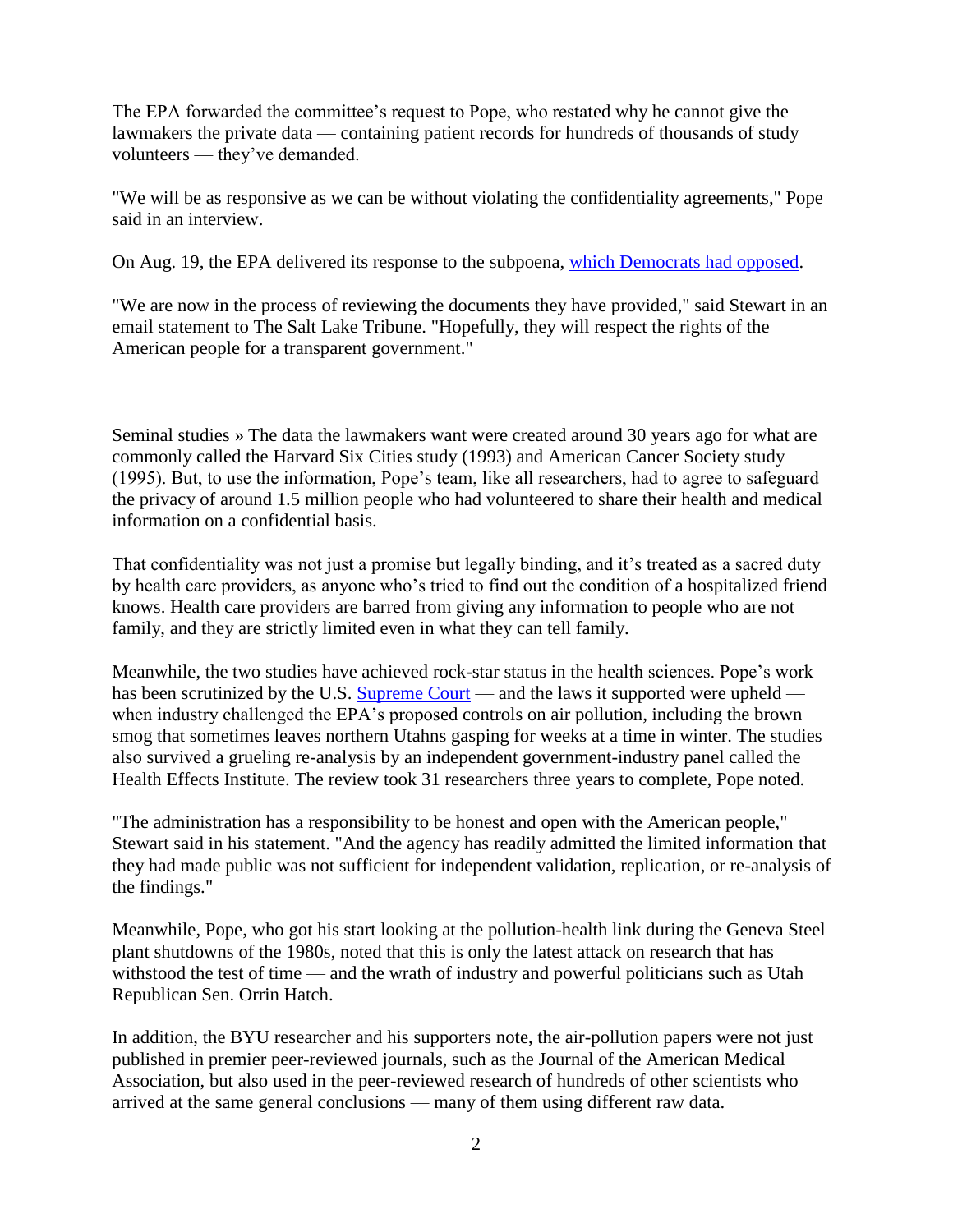In the world of science, tests of time and of independent validation like these are gold standards, noted Janice Nolen of the American Lung Association. And these key studies co-written by Pope have achieved that.

"There are thousands of studies that are used in determining the effects of these pollutants," she said. "These are just two of the biggest and the best."

—

'Scientific misconduct' » Meanwhile, in the world of politics, the studies are being attacked as suspect "secret science."

In an article earlier this month, blogger [Steve Milloy](http://junkscience.com/2013/08/03/epa-funded-researcher-puts-up-smokescreen-to-evade-subpoena-on-epa-secret-science/) of [JunkScience.com](http://junkscience.com/) attacked Pope and his work in an article titled: "EPA-funded researcher puts up smokescreen to evade subpoena on EPA 'secret science.' " In it, Milloy calls the BYU researcher "simply a scoundrel" and deems any assertions about the privacy of the raw data "nonsense."

"Pope is t[r]ying [h]is hardest to avoid being exposed to the world as a junk scientist of the highest order," Milloy wrote. "If his research was any good, why would he be trying so hard to hide his data?"

Pope declined to respond to "name-calling." But the blogger's jabs echo criticisms by Stewart and Smith, who suggested that EPA's use of the studies "borders on scientific misconduct" and urged the agency to stop using them.

"We are concerned that EPA's reluctance to respond to congressional requests," they wrote in the July 22 letter to EPA, "or to obtain and assess the data to assure the legitimacy of claimed benefits may reflect weaknesses in the studies."

Nothing personal » But Stewart says there's an important distinction between what the congressional panel is attempting and the aim of partisan bloggers.

"The committee's concerns have nothing to do with Dr. Pope or any other single scientist. To suggest that any individual scientist is the objective of the subpoena completely misses the point," he said in his email. "My only concern is with the EPA's previous refusal to grant access to the data produced by taxpayer-funded research."

While Pope has had federal grants to help with his research, the raw data were gathered by and remain the property of private institutions, Harvard University and the American Cancer Society, Pope said.

For Barry Bickmore, a BYU geochemist, the attacks on air-pollution science are the latest examples of "nutty beliefs" about scientific issues from the GOP.